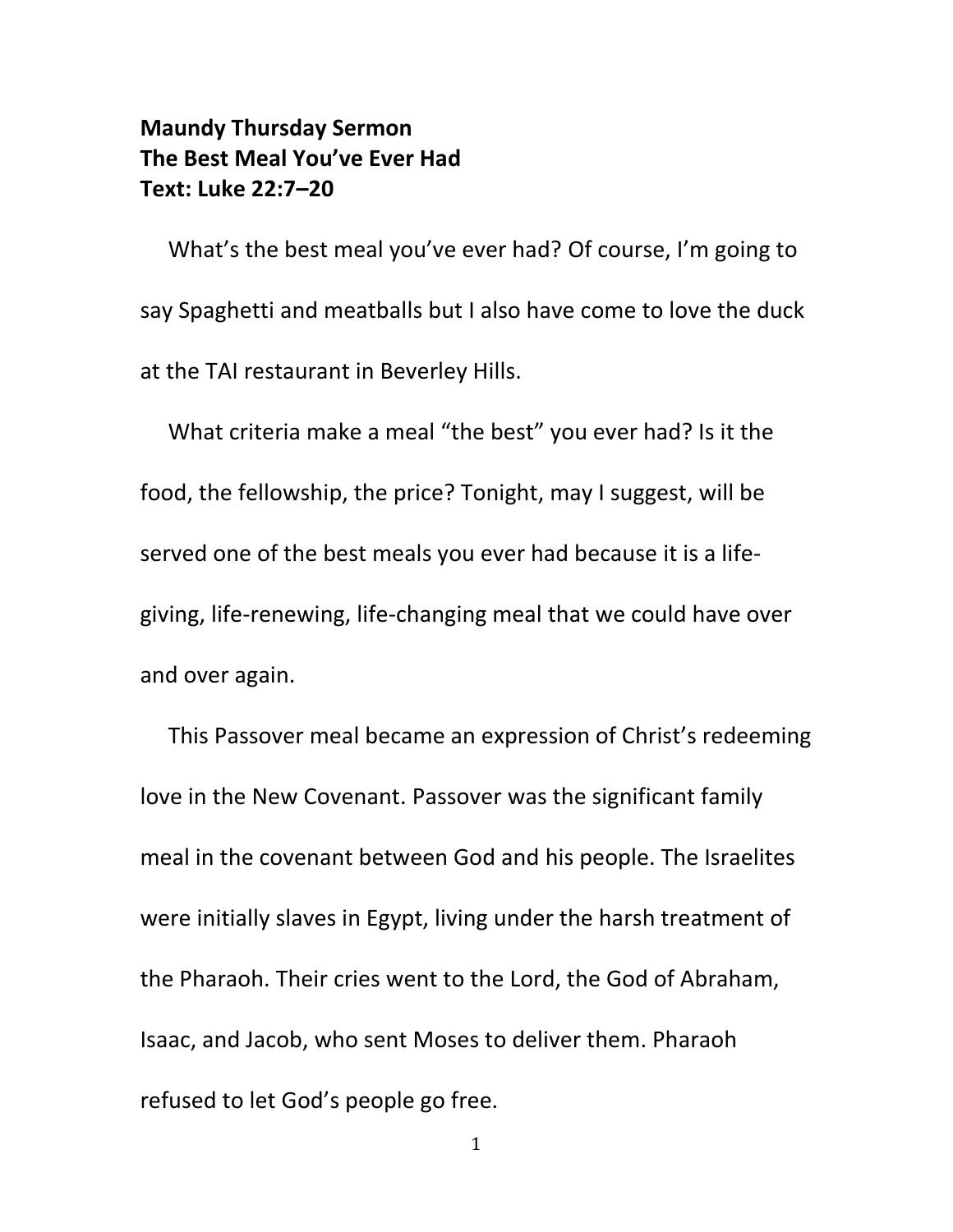Pharaoh depended on Egypt's gods to lead the country. By sending plagues that overpowered Egypt's so-called gods, the true God convinced Pharaoh to let God's people go. The final plague brought judgment on Egypt's god of life, Osiris or Ptah, as the almighty God sent the destroying angel throughout the land, killing the firstborn in each home.

God directed his people to hold a special meal centered in a lamb, whose blood was smeared on the door frame. When the destroyer saw the blood, he passed over the house. The people were protected by the blood of the lamb as a substitute for their lives. As a result of this catastrophic judgment on Egypt, Pharaoh let God's people go. The Israelites celebrated the Passover meal thereafter.

In our text Jesus gathers with his disciples in the Upper Room to celebrate the Passover meal. Jesus was ready for his exodus or departure.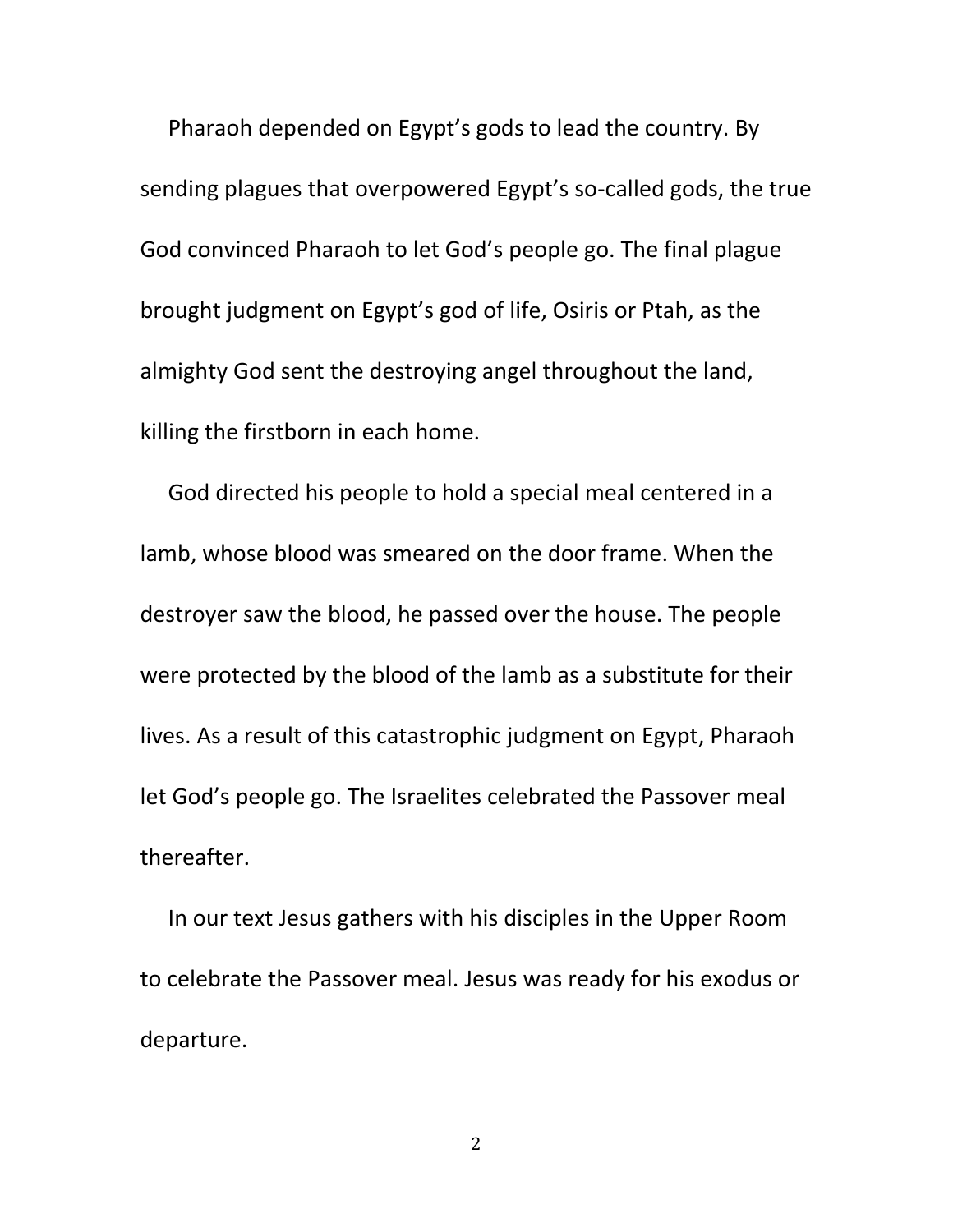During the meal, he "took bread, gave thanks and broke it, and gave it to them, saying, 'This is my body given for you; do this in remembrance of me.' In the same way, after the supper he took the cup, saying, 'This cup is the new covenant in my blood, which is poured out for you.'" Matthew adds "for the forgiveness of sins."

Jesus instituted a new Passover based on his self-sacrifice as the Passover Lamb. He ends the first covenant and establishes the new covenant promised for the new era. Just as the lamb's blood served as a substitution for the death of the firstborn, so now Jesus' blood substitutes for our death. We are set free from our bondage to sin, to malice, and to evil through the forgiveness he earned by taking judgment into his own body. Sin "lets us go," that is, releases its stranglehold on us. We are free. We are rescued from death and given the certain hope of heaven.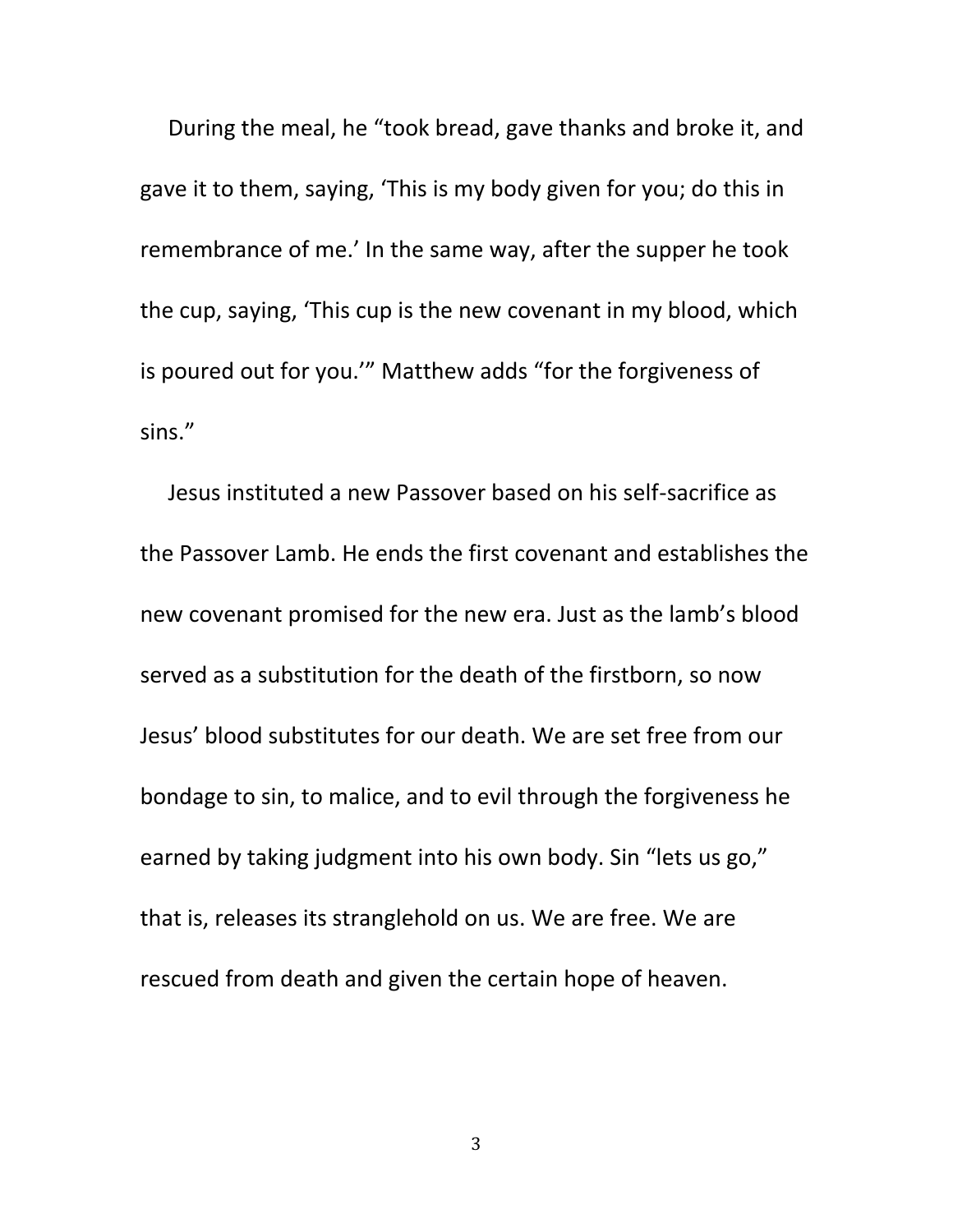Yes, Jesus *"institutes a Passover or Supper for you and me which we shall enjoy not only once a year, just upon this evening, but often, when and where [we] will, according to every one's opportunity and necessity, bound to no place or appointed time"* (*Triglotta*, p 765).

We will eat a life-giving, life-changing meal tonight and every time we celebrate the new Passover.

A man was telling a friend that every time he and his wife argue, she gets "historical." The friend interrupted and said, "Oh, you mean hysterical." "No," he responded, "I mean historical. She always brings in the past and holds it against me." In this new Passover meal God does not get "historical." He forgives and forgets our past, as far as the east is from the west. Our sins are forgiven in this meal.

This meal unites us with Jesus, the Messiah. Sadly, and to their detriment, many Christians neglect this meal.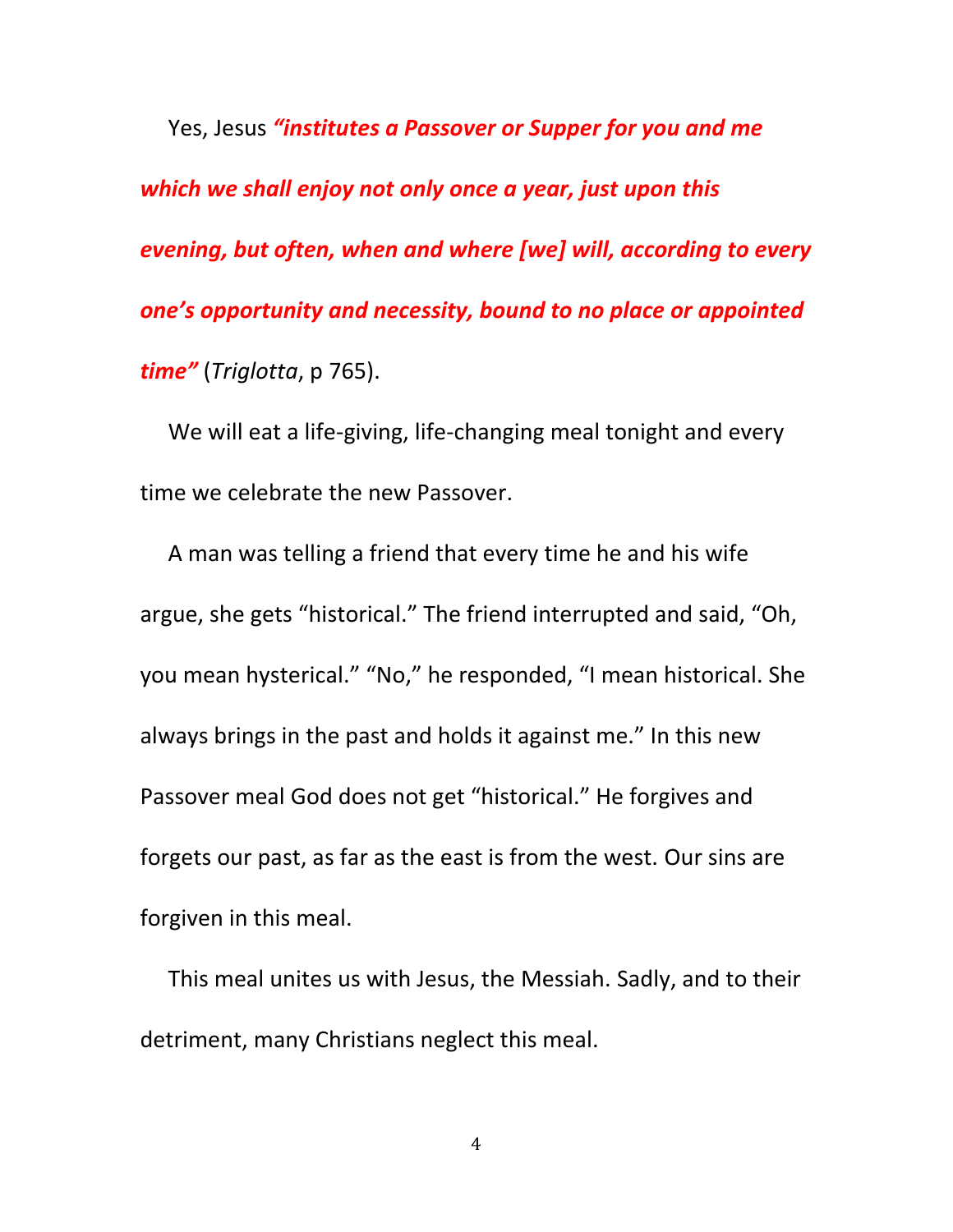But for those hungering and thirsting for righteousness, this is a meal of great benefit. Those who struggle with the old sinful nature, who need strength to handle broken relationships, and who seek the wisdom to make decisions are united with Christ through this meal.

When a person receives the bread and wine in Holy Communion, that person receives Jesus. As he said, "This is my body." The heart of faith grasps the Word, which put in the benefit, and then takes out the benefit, namely, all that Christ is according to his Word. The mouth eats physically for the heart and the heart eats spiritually what the body eats physically, and thus both are saved and satisfied by one and the same food (Adapted from *What Luther Says*, comp. Ewald M. Plass [St. Louis: Concordia, 1959] 818).

This special meal, through which Jesus gives us himself, changes us into himself through faith.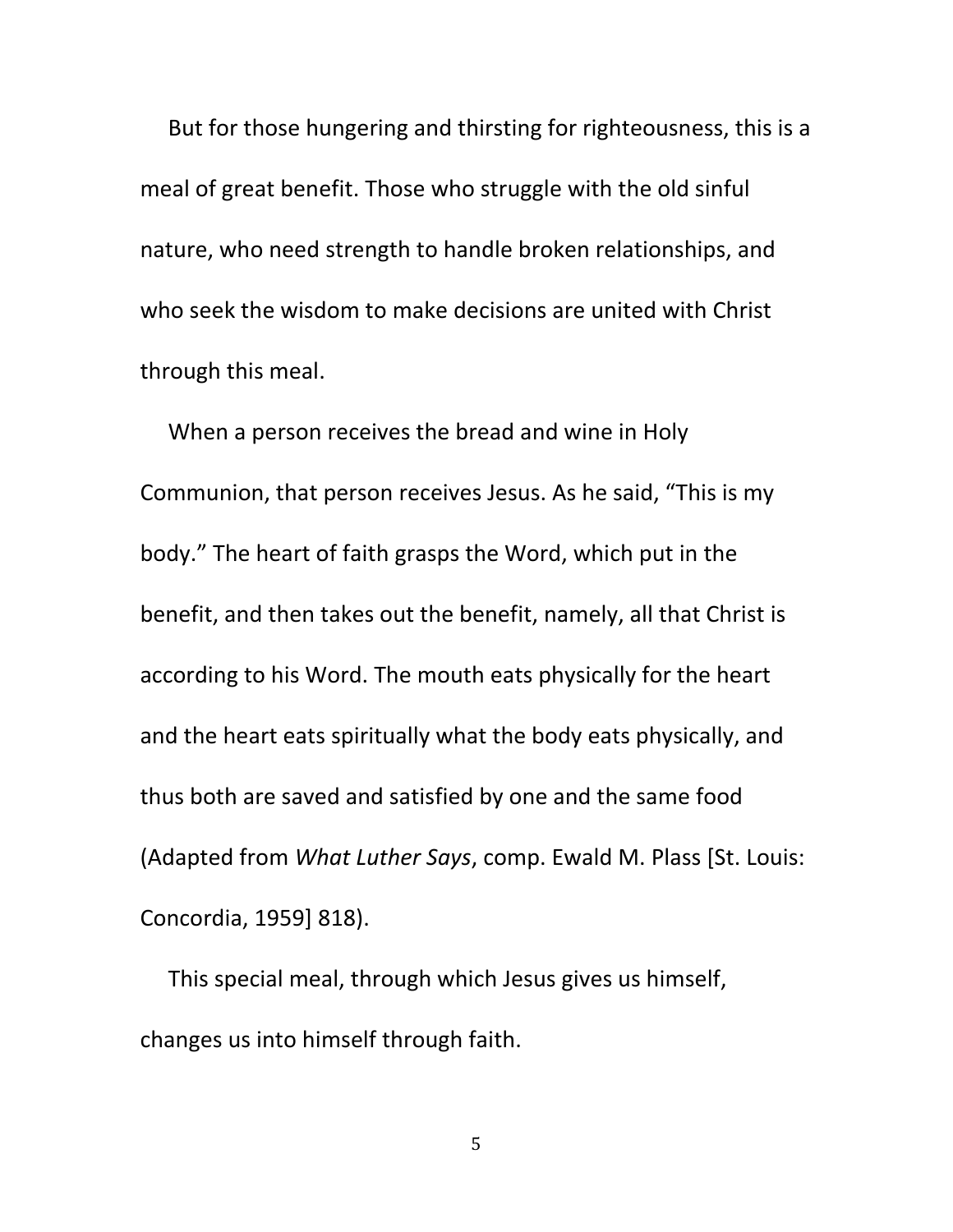This will be evident when the Lord returns and gives us resurrected spiritual bodies equipped to live forever in the new heavens and earth.

This meal, a life-giving, life-renewing, lifechanging meal is the best meal we will ever have because we are united with Christ Jesus in this Sacrament. God changes us through the power of the Word, but also in this meal he gives us his compassion, joy, peace, patience, kindness, moral goodness, sense of responsibility, humility, and self-control—all of which are life-giving, liferenewing, and life-changing. Fantastic!

This meal unites us with one another. Consider for a moment grains and grapes as a symbol of Christian fellowship. "For bread is made out of many grains, ground and mixed together. Out of the many bodies of grain comes one loaf of bread. In it the individual grain loses it body and form and assumes the common body of bread.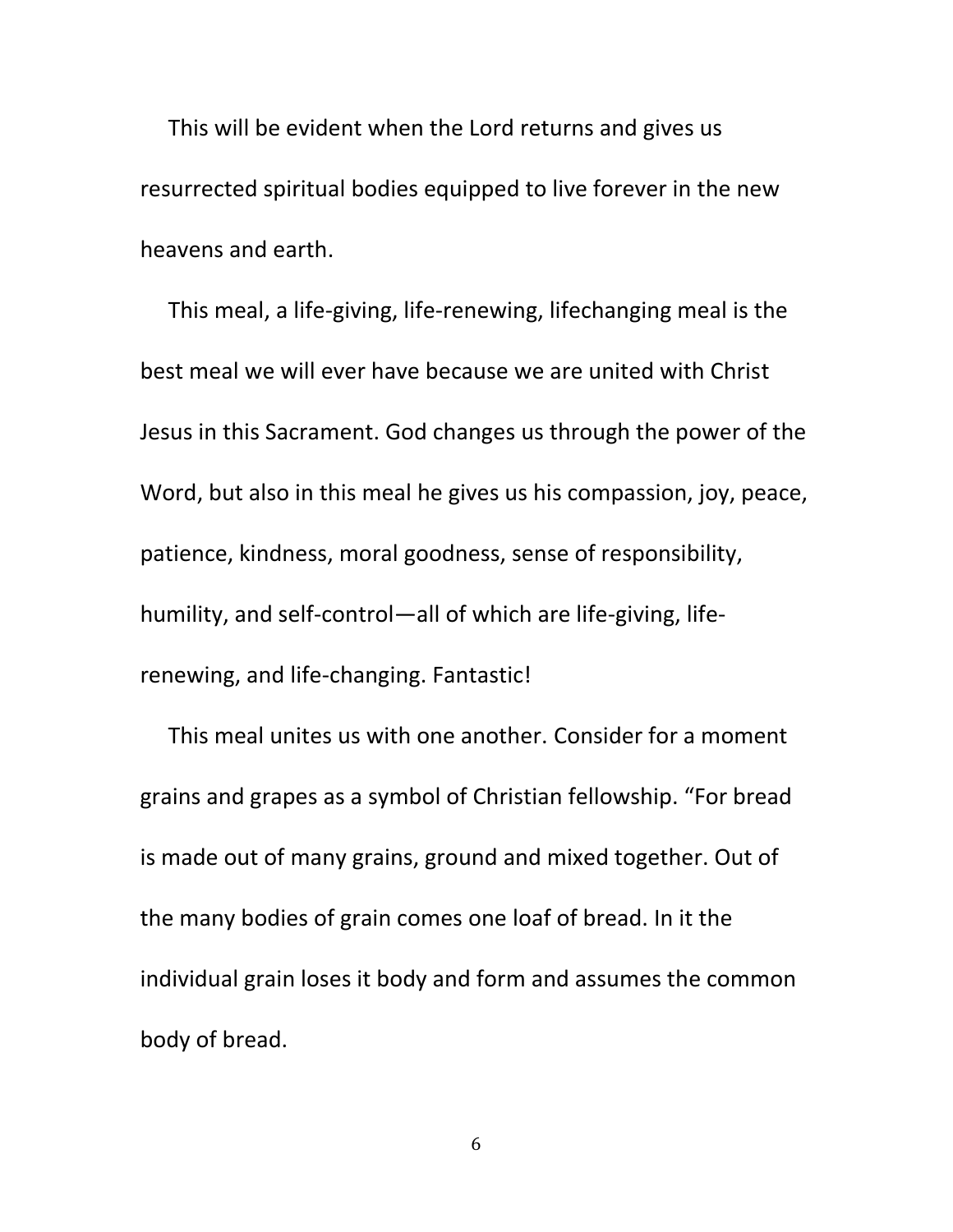Likewise, the drops of wine lose their own form and become the body of one wine. Just so should and will it be with us if we use this Sacrament aright.

"Through the love of Christ we are to be changed and are to make the infirmities of all other Christians our own, take upon ourselves their form and needs, and let them have all the good we are able to give them that they may enjoy it. This is the real fellowship and the true significance of this Sacrament. In this way we are changed into one another and are brought into fellowship with one another by love. Without love no such transformation can take place" (*What Luther Says*, p 814).

Love comes from him and overpowers my attitudes. I am changed by this meal in my relationships and dealings with fellow Christians.

Through this meal our Lord fashions a fellowship that goes deeper and rises higher than any of human design.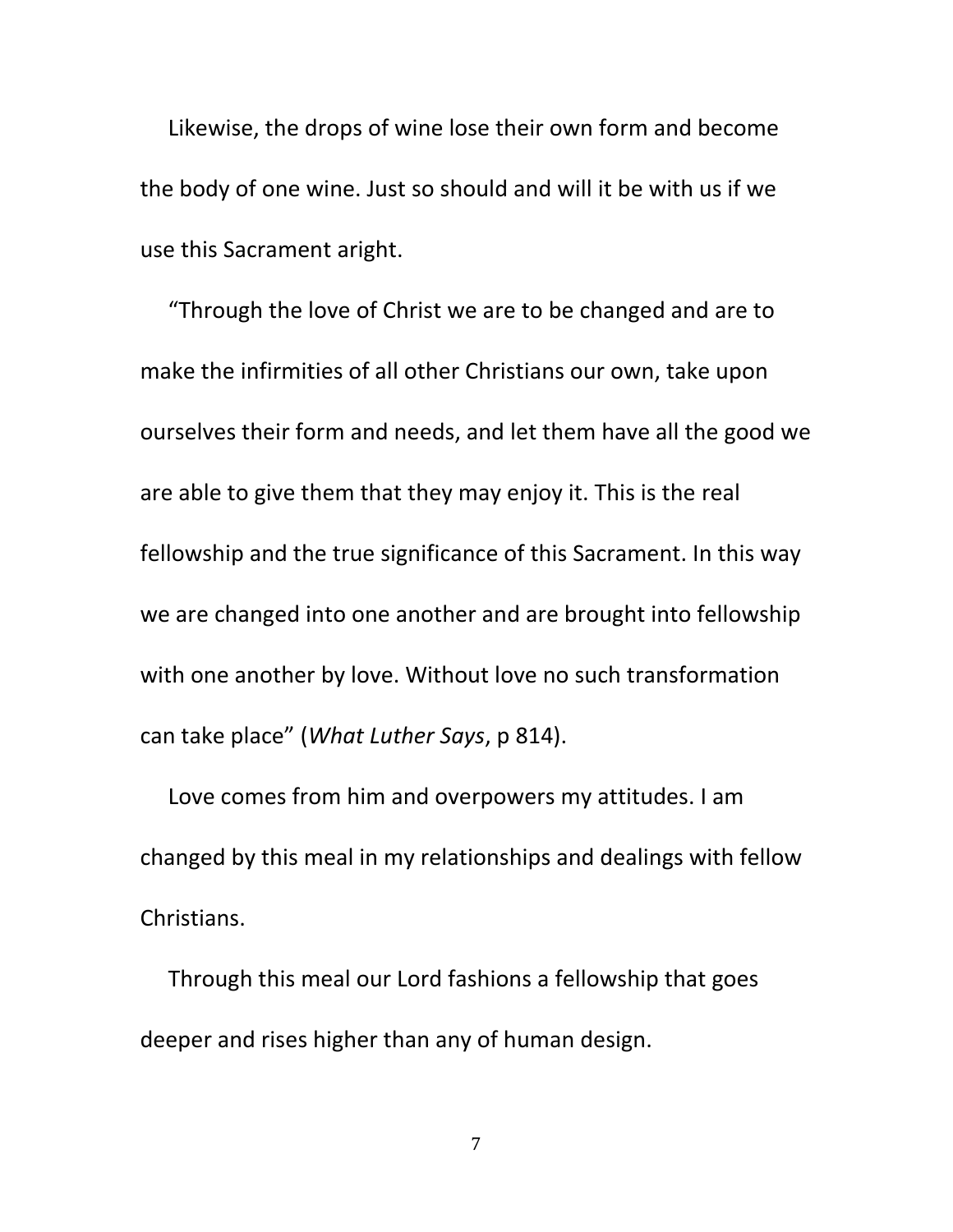"This fellowship consists in this, that all the spiritual possessions of Christ and his saints are shared with and become the common property of him who receives this sacrament. Again all sufferings and sins also become common property; and thus love engenders love in return and [mutual love] unites" (*Luther's Works* 35: 51). When Jesus says do this in remembrance of me it is as though he were saying, "I am the Head, I will be the first to give himself for you. I will make your suffering and misfortune my own and will bear it for you, so that you in your turn may do the same for me and for one another, allowing all things to be common property, in me, and with me" (*Luther's Works* 35:55).

Didn't Jesus pray for us to be one in the high priestly prayer: "Father, just as you are in me and I am in you. May they also be in us so that the world may believe that you have sent me" (John 17:21)? Nothing harms the witness of the church more than a church in conflict.